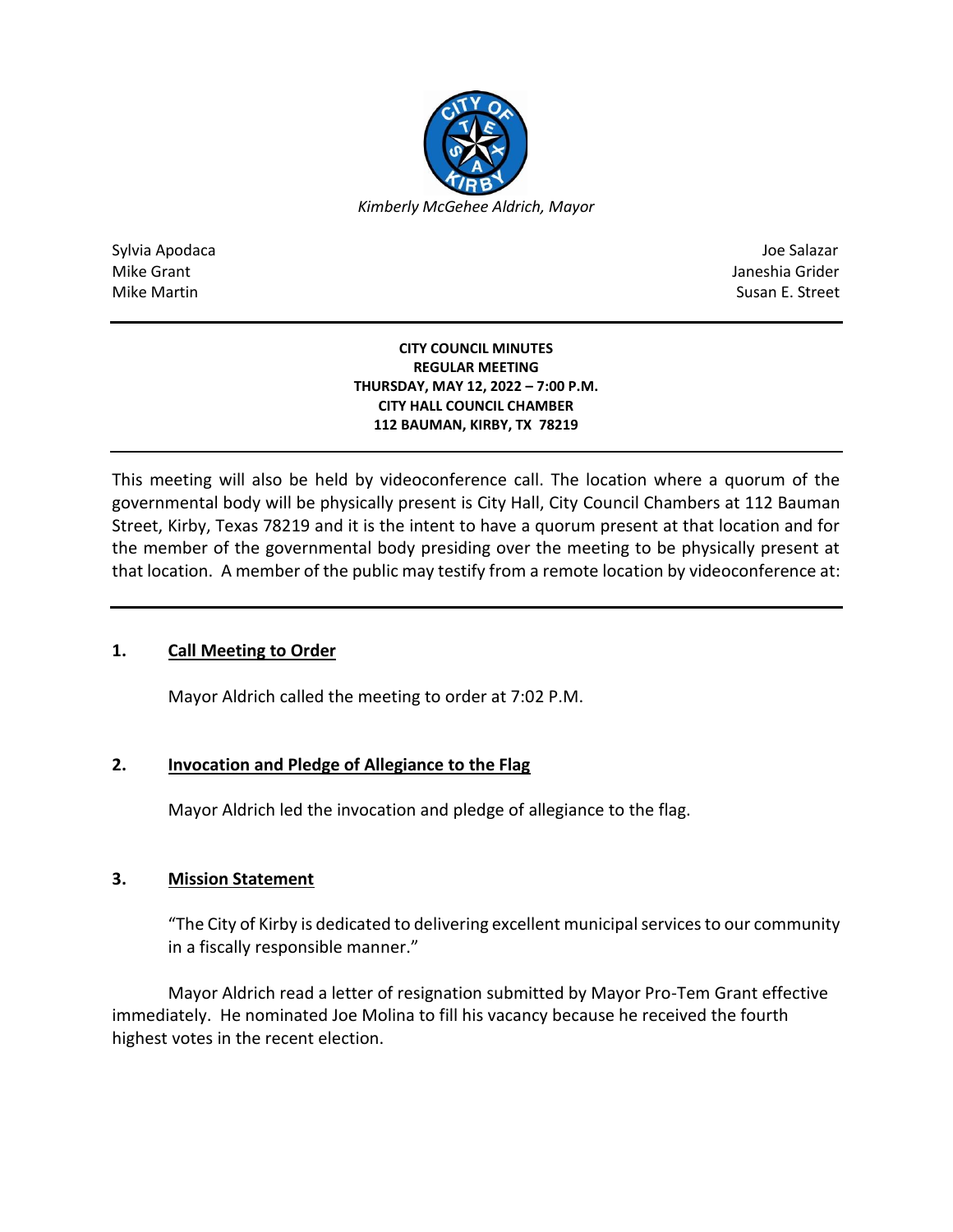CITY COUNCIL REGULAR MEETING May 12, 2022 Page **2** of **7**

## **4. Roll Call**

#### PRESENT ABSENT

Council Member Apodaca to the meeting Council Member Salazar Council Member Martin Council Member Grider Council Member Street

Mayor Aldrich Mayor Pro-Tem Grant - resigned prior

## **5. Citizen Participation**

1. Maria Lozano – She asked to speak during item 8. h.

2. Jack Miller – He said he lives in Kirby and anyone can speak whether they live in the City or not. Kudos to Council for making the decision to remove the prohibition from the agenda. His reason for being here is because of a comment Council Member Grant made. He spoke about an email sent in by Mr. Garza to be read at a previous Council meeting.

3. Ismael Rincon – Mr. Miller informed Council that Ismael Rincon speaks Spanish only and decided not to speak.

3. Steve Pitman – He asked to speak during item 8. h.

4. BJ Voigt – She spoke about a comment made during a previous meeting. All proceeds from her yard sale will go toward the purchase of flags for various entities.

## **6. Presentations**

## a. City Of Kirby Anniversary Celebration

City Manager Vernon announced the  $67<sup>th</sup>$  Anniversary Celebration on May 18<sup>th</sup>at, 5:30 P.M. Everyone is invited to enjoy the celebration.

## b. Emergency Medical Services Week Proclamation

Mayor Aldrich read the proclamation and presented it to Chief Hilburn and all Emergency Medical Services members.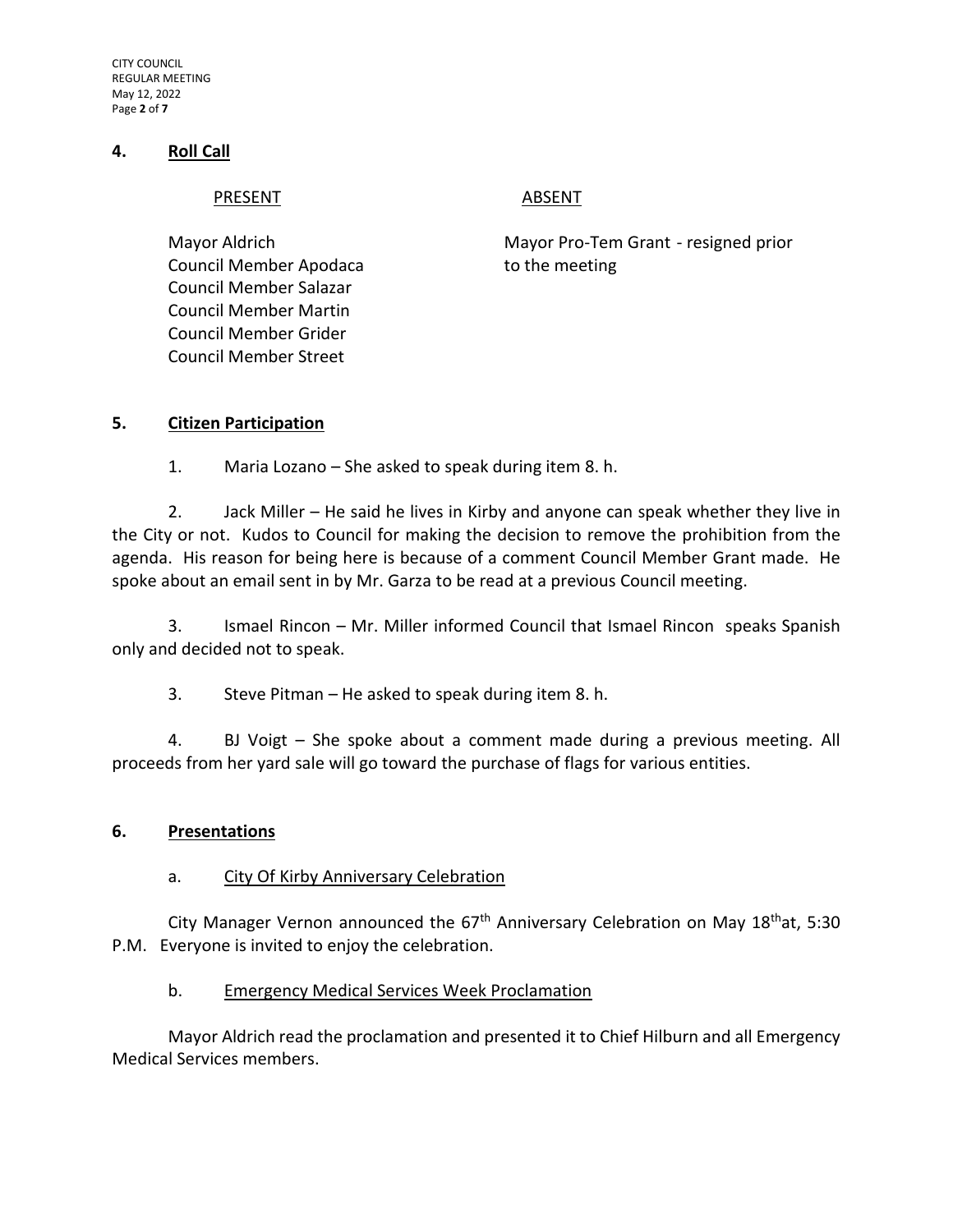## c. Yard Of The Quarter

Chairperson Maria Lozano, Beautification and Recycle Committee and members of the Committee recognized Dee and Dan Guerro as recipients of Yard of the Quarter.

## **7. Consideration Of And Action On Minutes**

## a. Regular Minutes - April 28, 2022

Council Member Salazar moved to approve the April 28, 2022 minutes; seconded by Council Member Grider. The motion carried with a 5-0-1 vote

AYES: 5 NAYES: 0 ABSTAIN – 1 Council Member Apodaca.

## **8. General Discussion And Possible Action**

a. Receipt Of Canvass Of The General Election Returns And Declaring The Results Of The General Election On May 7, 2022; For The Purpose Of Electing Three Council Members For Two Year Terms On The City Council.

This item was postponed to May 16, 2022 because the ballots are currently being cured by Bexar County Elections.

b. Discussion And Possible Action On Resolution No. R-2022-746 Canvassing The Returns And Declaring The Results Of The General Election Held May 7, 2022.

This item was postponed to May 16, 2022 because the ballots are currently being cured by Bexar County Elections.

c. Presentation Of Certificates Of Election To Newly Elected Officials

This item was postponed to May 26, 2022 because the ballots are currently being cured by Bexar County Elections.

d. Administration Of Oath Of Office To Newly Elected Officials And Presentation Of Statement Of Officer

This item was postponed to May 26, 2022 because the ballots are currently being cured by Bexar County Elections.

e. Discussion And Possible Action To Elect A Mayor Pro-Tem For The Term May 2022 – May 2023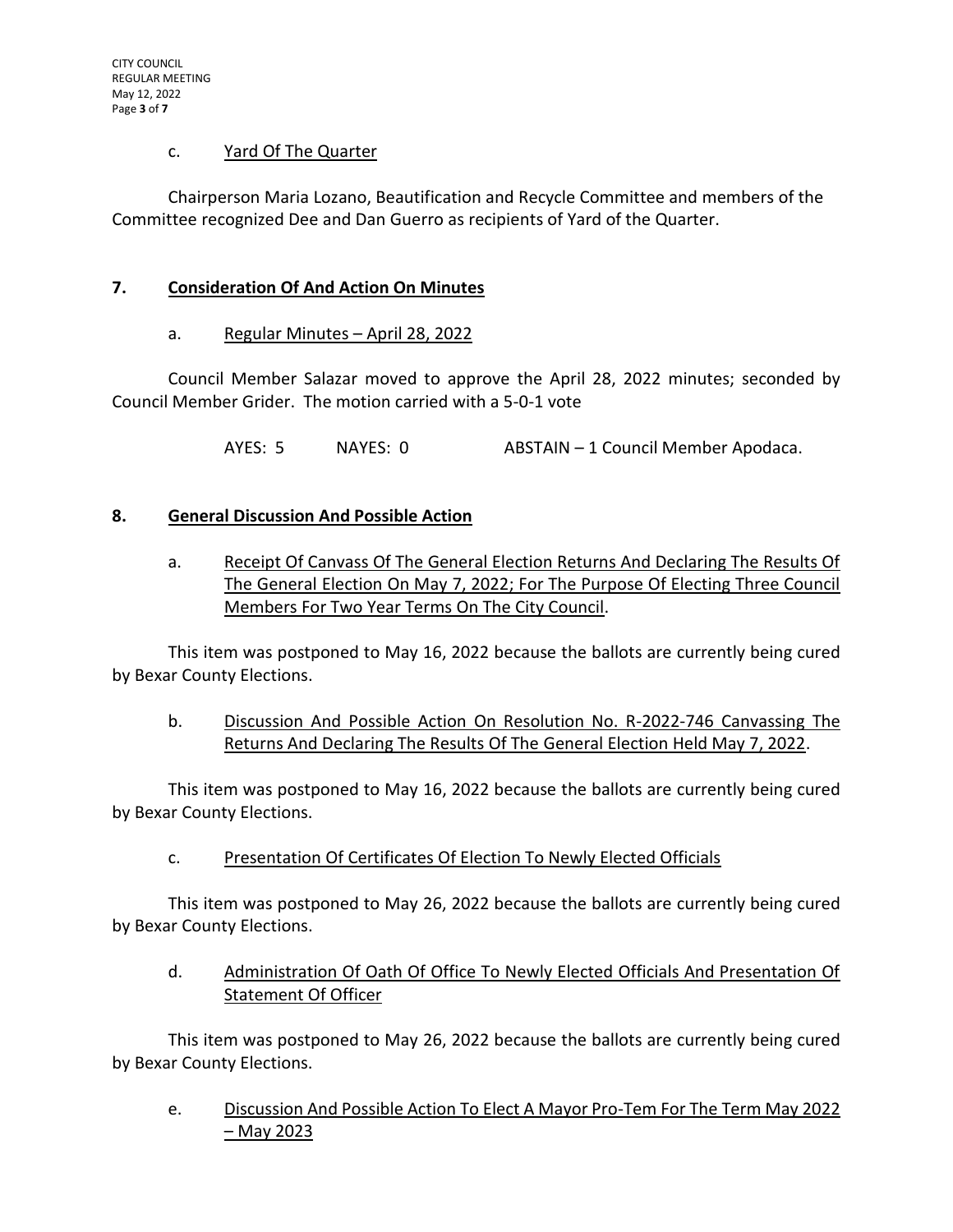Council Member Street moved to appoint Council Member Grider as Mayor Pro-Tem; seconded by Council Member Martin. The motion carried with a 5-1 vote.

AYES: 5 NAYES: 0 ABSTAIN: 1 (Council Member Grider)

f. Discussion And Possible Action To Consider Proposed Fence At The Bexar County Animal Facility

Mr. Armando Aranda represented Bexar County and explained the purpose of fence.

After their discussion, Council Member Street moved to allow the fence; seconded by Council Member Martin.

The motion carried with a 6-0 vote.

AYES: 6 NAYES: 0

## g. Discussion And Possible Action On 2022 Pool Season Entry Fee And Passes

Council discussed the fees for the 2022 pool season.

Council Member Street moved to continue charging the \$2 entry fee, and bring back the following fees for the 2022 pool season: pool pass fees \$35 per individual, \$25 per additional and \$70 per family (max 4 members); seconded by Council Member Apodaca.

The motion carried with a 6-0 vote.

AYES: 6 NAYES: 0

h. Discussion And Possible Action On 2022 Water Fitness Classes

There was an extensive discussion about the water fitness classes offered by Stephanie Faulkner. The discussion encompassed pros and cons for the classes, fees, insurance and a contract. Maria Lozano expressed her experiences with the water fitness classes. Jack Miller offered his thoughts on this item.

Mayor Pro-Tem Grider moved to not charge the instructor a rental fee for the 2022 water fitness classes; seconded by Council Member Salazar. The motion carried with a 4 – 2 vote.

AYES: 4 NAYES: 2 (Council Members Street and Martin)

i. Discussion And Possible Action On Amazon Delivery Trucks Route

Chief Cardona provided the history on Amazon's delivery truck route.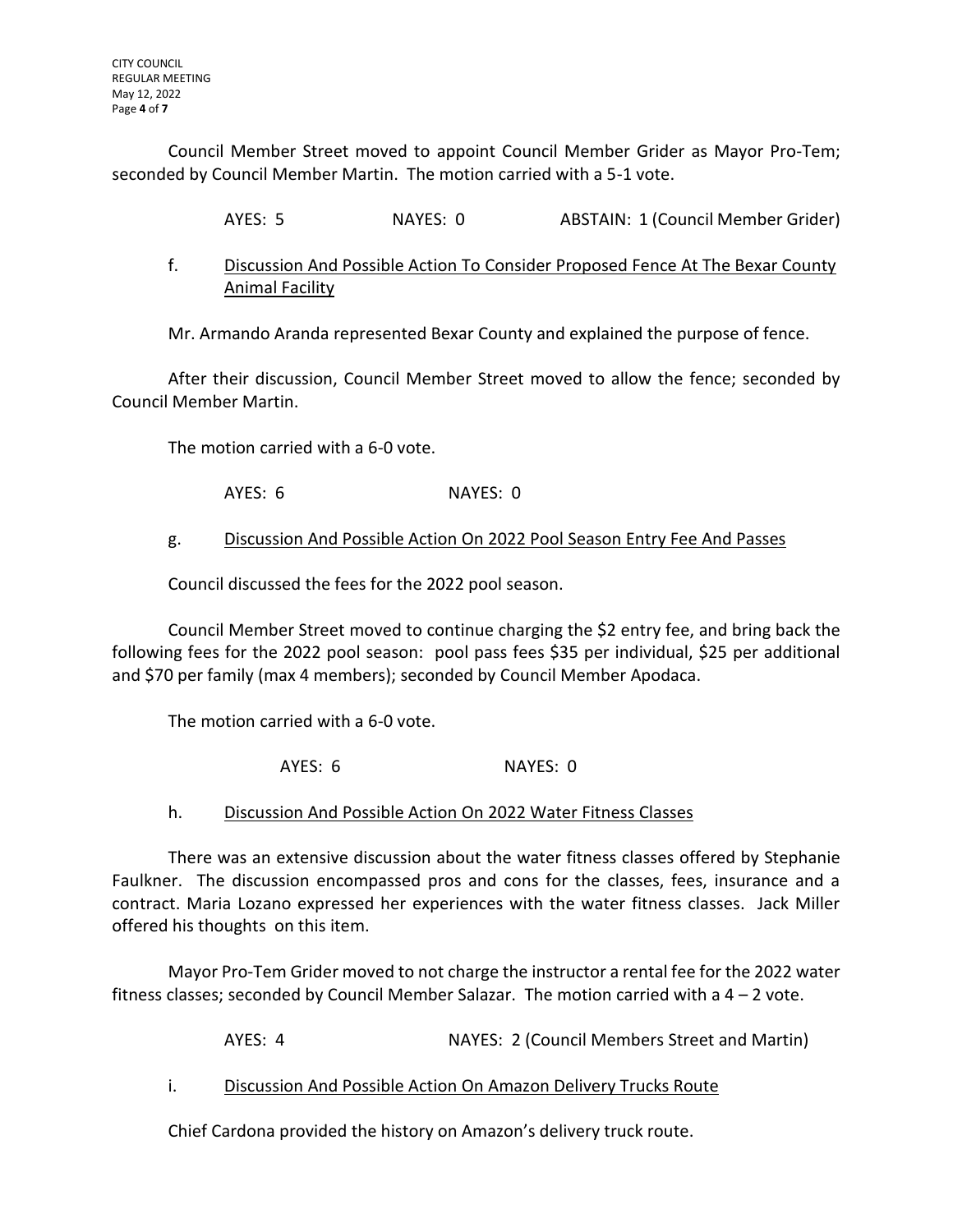Mayor Aldrich identified the problem with the delivery trucks entering Kirby and the weight restrictions.

Ms. Jessica Breaux, Representative from Amazon participated through ZOOM. She expressed they are discussing solutions for the problem. They discussed GPS, relay navigator that would identify restricted streets, third party apps will be contacted to update the map, and a temporary sign to redirect drivers from using Kirby streets.

Council discussed Amazon placing a sign to deter drivers from using certain streets, time frame for placing the sign, whether drivers should or should not be issued a citation or a warning.

j. Discussion And Possible Action On City Of Kirby Social Media Sites

Mayor Pro-Tem Grider requested this item because residents approached her about the purpose of the two social media sites on Facebook. She suggested one central location for residents to go to.

City Manager Vernon provided history of why there are two group. The City currently has one Facebook Page and one official Facebook Group.

Jack Miller – Mr. Miller contributed to the discussion regarding social media.

Council Member Salazar moved to allow Mr. Pitmon to speak; seconded by Council Member Street. The motion carried with 6-0 vote.

Steve Pitmon - Mr. Pitmon spoke about the social media sites.

Council Member Street moved to eliminate official City of Kirby Group on Facebook and only post on City of Kirby Facebook Page for City business; seconded by Council Member Apodaca. The motion carried with 5-1 vote:

AYES: 5 NAYES: 1 (Mayor Aldrich)

k. Discussion And Possible Action On Appointment Of A Member To The Economic Development Committee

Mayor Aldrich said an application was submitted by Michael Lawrence-Weden.

Council Member Martin moved to appoint Michael Lawrence-Weden to the Economic Development Committee; seconded by Council Member Street. The motion carried with a 6-0 vote.

AYES: 6 NAYES: 0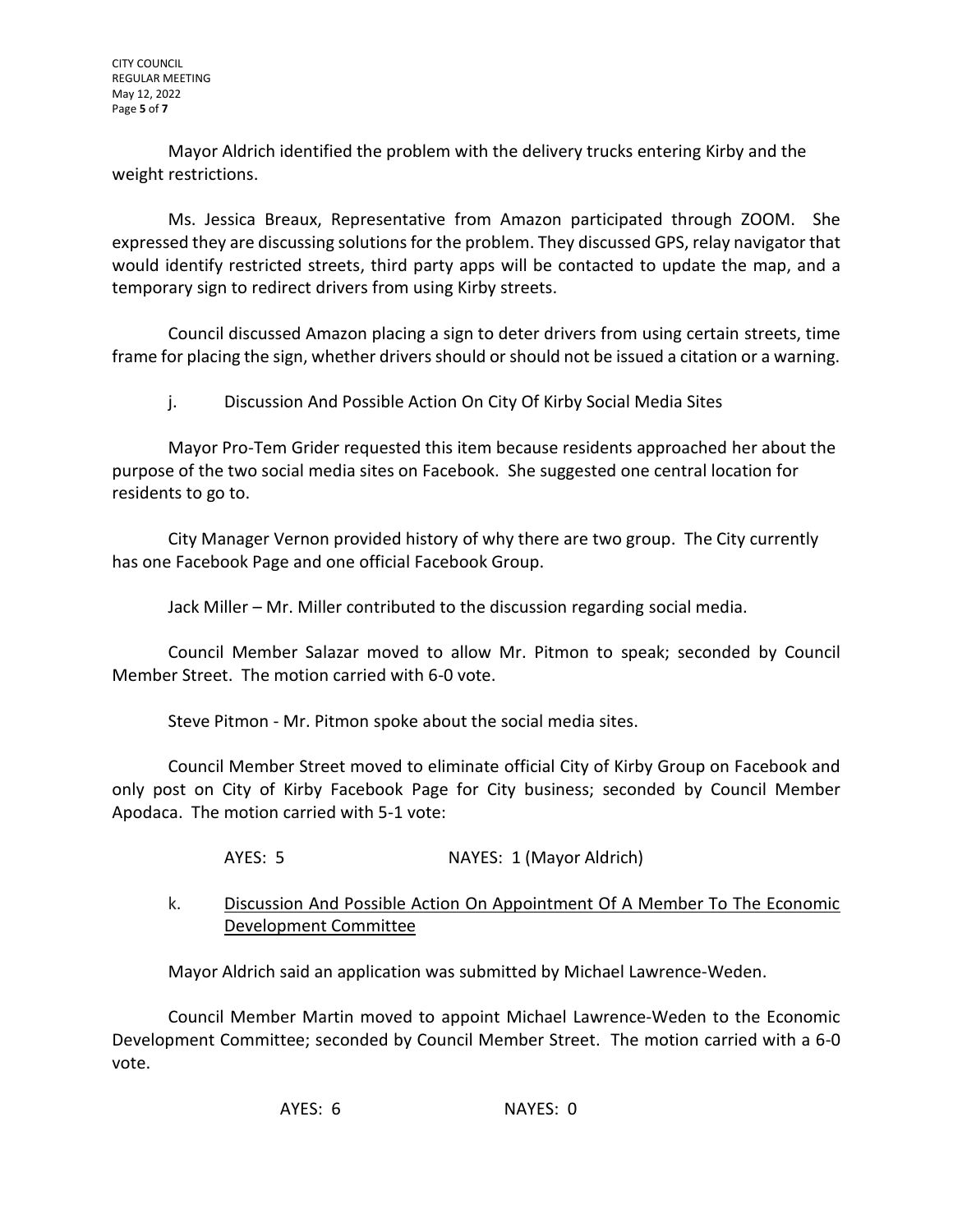## l. Discussion And Possible Action On Appointment Of A Member To The Crime Control And Prevention District Board

This item was postponed.

m. Discussion And Possible Action On Joining Greater: SATX Regional Economic Partnership

Mayor Pro-Tem Grider asked that this item be postponed until the representative can be in attendance.

n. Discussion And Possible Action On a Memorandum Of Understanding For The Bexar County, Texas Childsafe Multi-Disciplinary Team.

Chief Cardona provided the purpose of the Memorandum of Understanding for the Bexar County, Texas Childsafe Multi-Disciplinary Team.

# **9. City Manager Announcements**

# a. Announcements On City Events And Items Of Community Interest.

City Manager Vernon announced the weekend Garage Sale May 13 – 15; May Clean-Up May  $16 - 22$ , and Kirby  $67<sup>th</sup>$  Anniversary May 18.

# **10. Request And Announcements**

# a. Requests By Mayor And Council Members For Items To Be Placed On Future City Council Agendas And Announcements On City Events/Community Interest

Council Member Street – She stated on May 19 she will be attending a webinar for information on the infrastructure bill that was passed in November to see how we can use it. To place on the next agenda: pool and park concessions and onboarding for new council members. There is a Frontline workers event on June 30 we should talk about a possible sponsorship by the City, new City web site on the agenda, Zipper machine discussion on the next agenda. She wished everyone a lovely weekend.

Mayor Pro-Tem Grider – She stated May is Mental Health Awareness Month. She attended the funeral service for Tim Hardl a long time resident and friend. She expressed her sincere condolences to his family and friends. She announced upcoming events: Bike event on May 22 2:00 P.M. – 4:00 P.M. at Friendship Park; Semper Four Jujitsu Free Clinic on May 28 & June 25 Noon – 1:00 P.M. at VFW Post 2059. Met with San Antonio District 2 Jaylen McKee Rodriguez and it was a productive meeting. She invited him to the May 21, 2022 Forum. They discussed similar